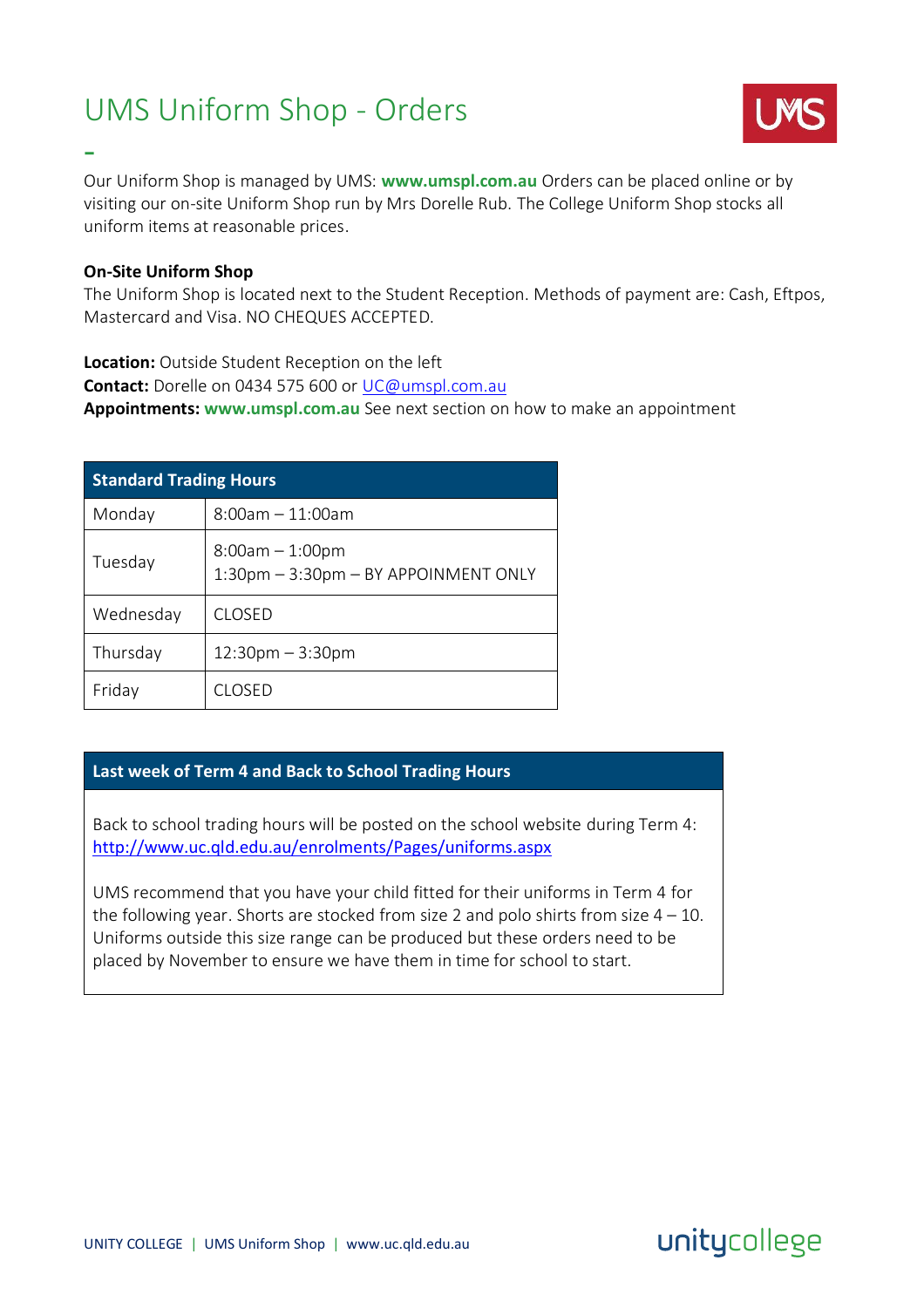#### **Shop online or make an appointment online**

Uniforms can be ordered online at any time and picked up from the Uniform Shop during trading hours. Uniform Shop appointments must be booked online.

**1.** Visit **www.umspl.com.au** and select 'Shop/Schools' from the main menu



**2.** Scroll down the next page and select the 'Unity College' tab



# unitycollege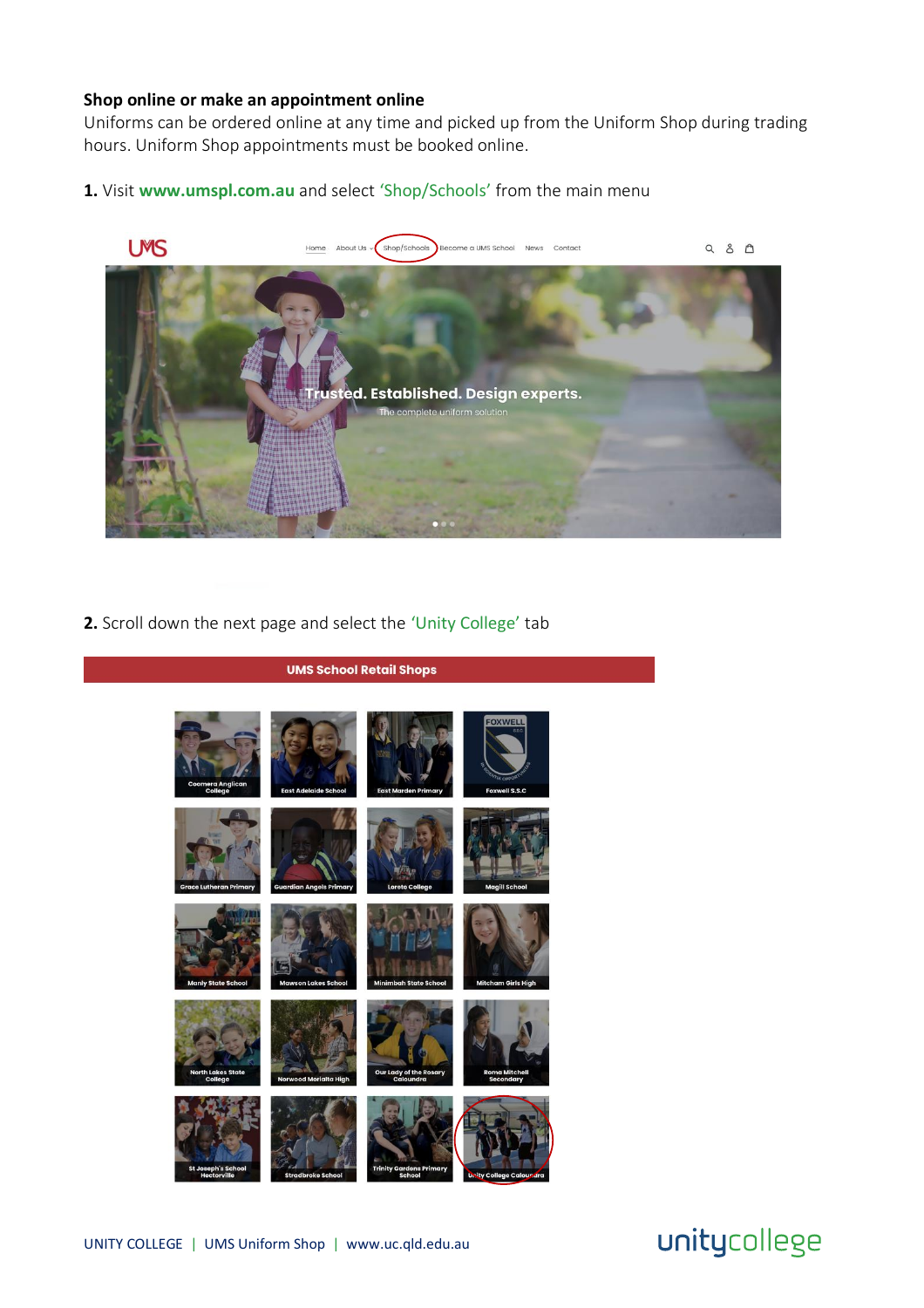**3.** To **make an appointment online** scroll down and select an appointment tome and date, follow the prompts to book a 15 minute fitting.

### **Book Fitting Online**

| Unity College Uniform Fittings<br>15 minutes |                                    |                                                              |                                     |
|----------------------------------------------|------------------------------------|--------------------------------------------------------------|-------------------------------------|
|                                              |                                    | YOUR TIME ZONE<br>(GMT+10:00) Eastern Time - Brisbane $\div$ |                                     |
| <b>TOMORROW</b><br>Tuesday<br>September 17   | IN 3 WEEKS<br>Tuesday<br>October 8 | IN 4 WEEKS<br>Tuesday<br>October 15                          | MORE TIMES >                        |
| 1:30pm<br>Continue »                         | 1:30 <sub>pm</sub><br>1:45pm       | 1:30pm<br>1:45pm                                             |                                     |
| 1:45pm                                       | 2:00pm                             | 2:00pm                                                       |                                     |
| 2:00pm                                       | 2:15pm                             | 2:15pm                                                       |                                     |
| 2:15 <sub>pm</sub>                           | 2:30pm                             | 2:30pm                                                       |                                     |
| 2:30pm                                       | 2:45pm                             | 2:45pm                                                       |                                     |
| 2:45pm                                       | 3:00pm                             | 3:00pm                                                       |                                     |
| 3:00pm                                       | 3:15pm                             | 3:15pm                                                       |                                     |
| 3:15pm                                       |                                    |                                                              |                                     |
| Your Information                             |                                    |                                                              |                                     |
| Confirmation                                 |                                    |                                                              |                                     |
|                                              |                                    |                                                              | <b>Powered by Acuity Scheduling</b> |